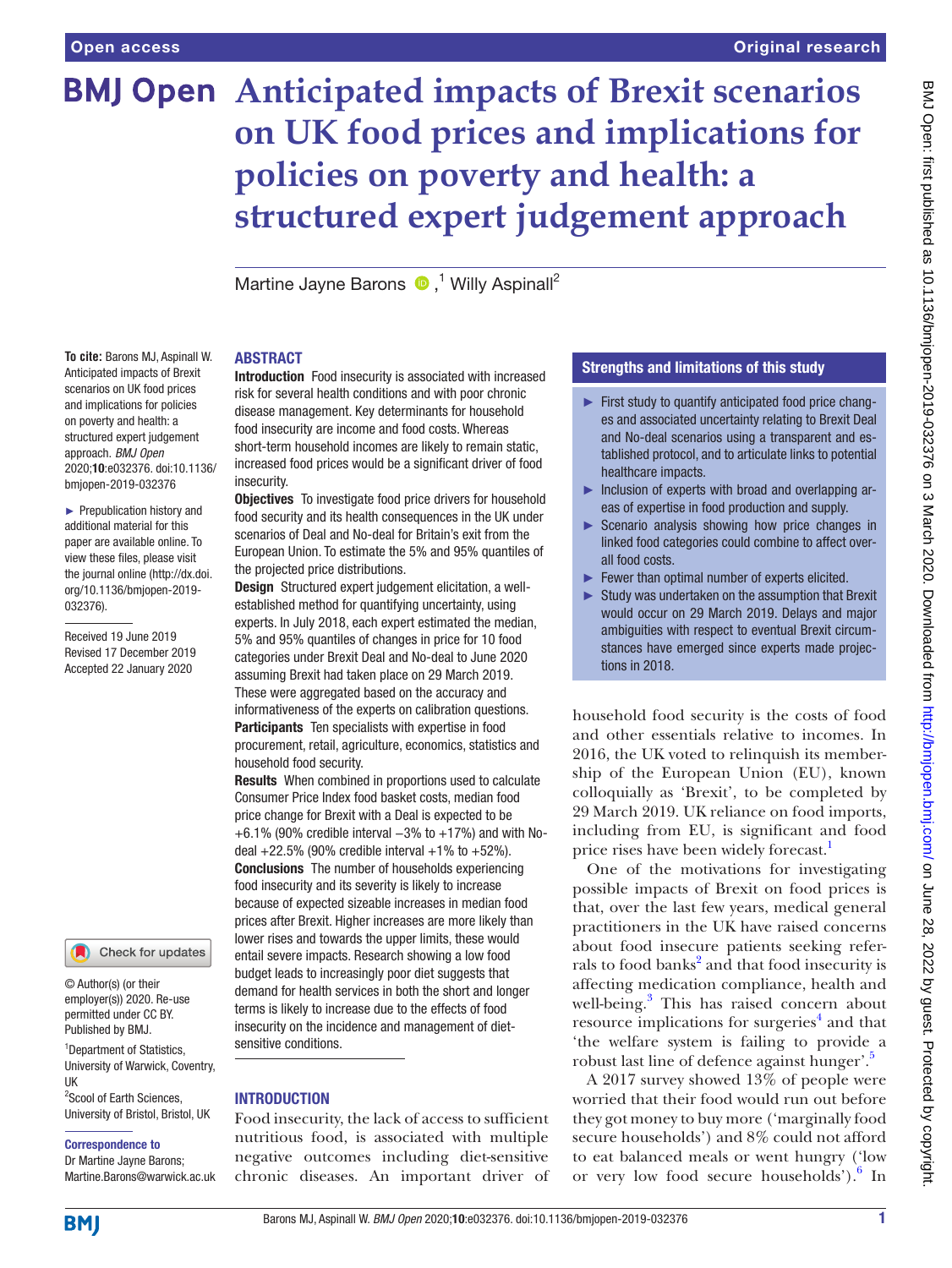low-income households, 29% experience food insecurity.<sup>[7](#page-7-6)</sup> Lower income households inevitably allocate a higher proportion of spending on food, and buy a similar fraction of imported food; therefore, low-income households are more exposed to food price rises. In November 2018, the United Nations Office of the High Commissioner for Human Rights special rapporteur issued a statement in which he argued that the rise in food bank use in the UK is a consequence of poverty, including in-work poverty. He recommended that the UK government should begin to measure and monitor food security.<sup>[8](#page-7-7)</sup>

Absolute income levels and volatility are both important drivers of household food insecurity.<sup>[9 10](#page-7-8)</sup> There was little growth in real earnings in 2017–2018, and the Office for Budget Responsibility forecast slow earnings growth for the following 4years.<sup>11</sup> This means that the main driver of household food insecurity will be food price. UK price inflation is measured by changes in the UK Consumer Price Index (CPI). The CPI is based on a 'shopping basket' of goods and services, including a food element. In November 2018, the CPI inflation was  $2.3\%$  per annum over all items and  $0.5\%$  p.a. for the food element.<sup>[12](#page-7-10)</sup> The CPI is based on actual consumer spending and the food element incorporates both spending on healthy nutrition and on less healthy options. CPI alone cannot indicate if consumers are shifting towards less healthy diets because confounding effects are smoothed out across income ranges.

Consequences of food insecurity on diet-sensitive chronic diseases, including hypertension, hyperlipidaemia and diabetes, $13-19$  are significant. Other effects include poor educational attainment, poor mental health and social isolation, which increase mortality. $20$ People on lower incomes report shopping for cheaper foods and eating less,<sup>[6](#page-7-5)</sup> eating more high-fat, salty, sugarsweetened foods and processed meat. $^{21}$  $^{21}$  $^{21}$  Fruit and vegetable consumption is lower in low-income households. $22$ The medical importance of a basic nutritional safety net has long been recognised by policymakers through the Welfare Food Scheme and Healthy Start programmes. A recent systematic review identifies poor diet quality as an important preventable risk factor for non-communicable disease, responsible for one-in-five deaths globally and 127 deaths per 100000 Britons.[23](#page-7-15) Under post-2008 austerity measures, cuts have been made to Healthy Start and other provisions. The UK's main response to growing food insecurity has been charitable food relief, but the efficacy of these and similar approaches is unmeasured. Social protection spending and welfare state interventions are the only actions known to alter the prevalence of household food insecurity.<sup>24</sup> The rise in food bank use is attributed largely to welfare cuts.<sup>4</sup> Despite the purported end of austerity, the inability of some households to feed themselves adequately persists. Figures from The Trussell Trust, the UK's largest network of food banks, show 1 583 668 three-day emergency food supplies were issued in the 12 months to 31 March 2019, an increase of 19% over the same period in 2018.<sup>[25](#page-7-17)</sup>

The UK is deeply integrated with the EU and its decision to exit from this trading block has no parallel in modern history.<sup>26</sup> Almost one-half of the UK's food is imported: 30% comes from the EU, and another 11% comes from non-EU countries under the terms of trade deals negotiated by the EU. Prices of fruits and vegetables are particularly vulnerable to vagaries of production and supply.<sup>[1](#page-7-0)</sup> In estimates of the economic impact of Brexit on the UK, the least damaging scenarios are those which are closest to the current situation under EU membership (ie, retaining membership of the Single Market and Customs Union), while a 'no-deal' scenario is predicted to be the most damaging. $27$ 

In setting a comprehensive strategy for the UK to ensure household food security, policymakers must grapple with how to prioritise low food prices, animal welfare, minimum income, health, welfare and social protection.

In anticipation of Brexit in March 2019, we conducted an elicitation of a group of experts in July 2018 on their expectations for possible impacts of two Brexit scenarios on food prices over the 14 months following Brexit (ie, to June 2020). This period was chosen to recognise that there is a period of transition to any new regime and that what we are interested in is what post-Brexit food prices will settle to after the initial volatility. Experts were asked to integrate into their judgements all factors relevant to the changing of food prices at current exchange rates.

## **METHODS**

A projection of food prices gives a key insight into the effects of unprecedented events on household food security and contingent health consequences. As far as we know, no projections have been published for the impact of Brexit on food prices or CPI which enumerate associated uncertainties formally. That said, one new study has estimated potential impacts of Brexit on the prices of fruits and vegetables and the uncertainties in these using Monte Carlo simulation.<sup>28</sup> Other studies provided only point estimates. We report key findings from the application of a structured expert judgement (SEJ) elicitation to potential food price changes and their uncertainties in the event of Brexit under two scenarios: 'Deal' and 'Nodeal'. By Brexit Deal we mean with trading arrangements broadly similar to the present. With Brexit No-deal we mean that such arrangements will be discontinued and individual trade deals would need to be negotiated.

Since SEJ involves the combination of expert judgement, diversity of experts is more important than large numbers. Literature supports 8–15 experts as a viable number in practice; having greater numbers may not significantly impact the findings and would incur extra expense and time. Having fewer than five experts reduces the prospect of providing adequate diversity of views and could weaken the strength of the inferences. $29$  We identified potential experts through literature search and scanning web pages of relevant organisations. We sent invitations to 43 individuals whose expertise represented a wide range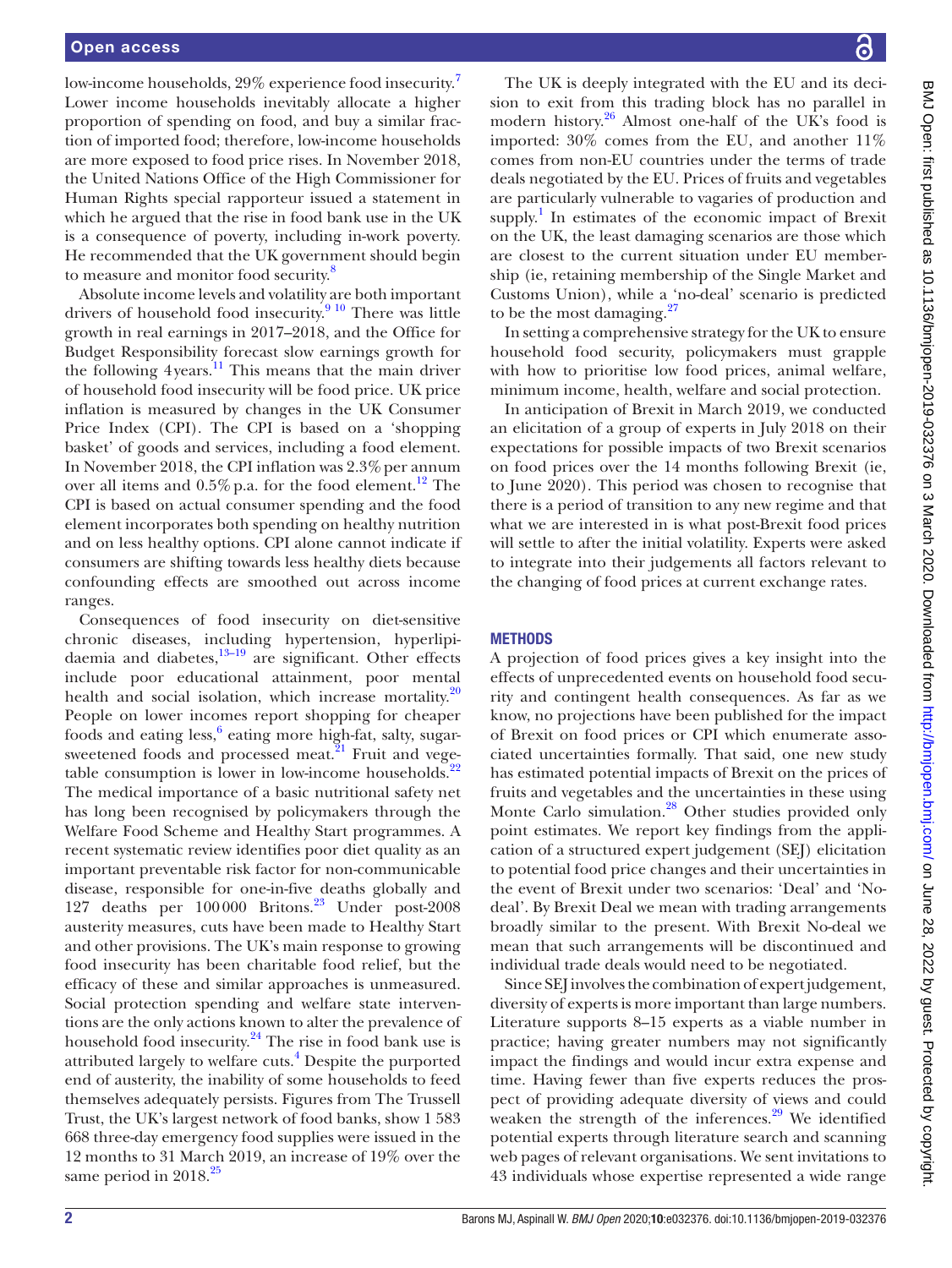within the domain. Of these, only six were able to spend 3days at the elicitation workshop, so we rescheduled and sent out another tranche of 67 invitations. Again only six could commit to the workshop, so we rescheduled once more, expanded our list of potential experts and issued 81 invitations. Following this iteration, we decided to go ahead with the six external experts and supplement the panel with additional academic colleagues. Two external experts were then late withdrawals from the panel, so we added two more academic volunteers with relevant expertise bring the panel up to 10 specialists in all. Our panel (see the Acknowledgements section) had expertise in food procurement, retail, agriculture, economics, statistics and household food security, and each expert considered potential impacts of the Brexit scenarios on prices separately for each of 10 food categories that are used in the UK CPI. We then used these results to explore a number of scenarios.

#### Structured expert judgement

SEJ elicitation provides a formal approach for estimating uncertain quantities according to current professional knowledge and understanding, and has been used in a wide range of applications. To amalgamate our experts' judgements, we used Cooke's Classical Model, a wellestablished, validated approach. $30-33$  Cooke's method uses a mathematical scoring rule basis to evaluate empirical performance-based weights for aggregating individual experts' judgements. This means that when all the individual estimates are combined, the experts who were most informative and most accurate on a set of related calibration questions (to which only the analysts had the answers) contributed most to the final estimates of the questions of interest.<sup>[34](#page-7-23)</sup>

The independent facilitator (WA) devised calibration questions based on historic food price changes. The questions of interest were future food price changes. We began by discussing with the group the wordings and meanings of the questions, to minimise ambiguities or misunderstandings. The experts themselves then clarified and revised several of the target questions.

For both calibration and target questions, we asked the experts to integrate, within their judgements, all the factors and circumstances under which food prices could be driven up or down. Each expert provided their own estimates, confidentially to the facilitator (WA), for the lowest plausible, highest plausible and best estimate for price change for each food category under the specific scenario. We discussed with the experts that we would treat their three judgement values for each item in the subsequent analysis as analogous to a 90% credible interval range, with their best estimate value representing the median of their uncertainty spread. We made clear that a median value need not necessarily be central to the credible interval if, in the expert's judgement, the relevant uncertainty distribution is not symmetric and should exhibit skewness (either to higher or lower values). More

details are given in [online supplementary information file](https://dx.doi.org/10.1136/bmjopen-2019-032376)  [S1](https://dx.doi.org/10.1136/bmjopen-2019-032376).

This confidential elicitation procedure encourages participants to express judgements based on their true beliefs, reducing potential sources of bias due to peer and group influences. We also maintained anonymity when presenting to the group the individual judgements and weights derived from the calibration questions.

#### Analysis of elicitation

We aggregated mathematically individual uncertainty distributions for each food category to construct food price change probability density functions, using the performance-based weights derived from the expert cali-bration step in the Cooke's Classical Model.<sup>[30](#page-7-22)</sup>

We processed our experts' responses using the program EXCALIBUR,<sup>35</sup> 36</sup> which computes weighted combinations of judgements and produces a synthesis for each food item expressed in terms of the same three quantiles used in the elicitation (ie, 5th, 50th and 95th percentiles). We report in the next section both the overall food price change using the category weights employed by the CPI and those for a healthy basket based on MacMahon and Weld.<sup>[37](#page-7-25)</sup>

#### Computing Brexit-related food basket cost changes

In order to estimate price change distributions for different shopping baskets under the two Brexit scenarios we use the Bayes Net (BN) code UNINET. [38](#page-7-26) BNs are graphical tools for representing and computing highdimensional joint uncertainty distributions.<sup>39 40</sup> Our BN for calculating food basket price changes post-Brexit is shown in [figure](#page-3-0) 1.

In postprocessing the elicitation data it was recognised that implicit correlations existed between certain foodstuff prices in the judgements of many of the experts. Ideally, such correlations need to be accounted for in an uncertainty analysis to avoid creating spurious results; here, to mitigate their absence, we adopted approximate correlation values from our knowledge of foodstuff pricing.

The converse assumption, that food prices are independent, introduces the risk of underestimating the joint extent of inter-related changes on distribution tails.

Vegetable and fruit prices are correlated by a mutual dependency on weather conditions. However, both within and between food categories there can be differential effects on different crops: for example, spring floods which rot potatoes and delay grain sowing do no harm to orchards, which suffer if there is an unseasonal frost as the fruit is setting. We set this correlation at about +0.75

Corn and sugar beet are used as feed for cattle, inducing a correlation between meat and grain (bread), and between meat and sugar; we set these correlations each at +0.4. While dairy and beef cattle markets are quite distinct, their prices are linked through a common dependency on feed costs, so we link milk and meat with a correlation +0.4.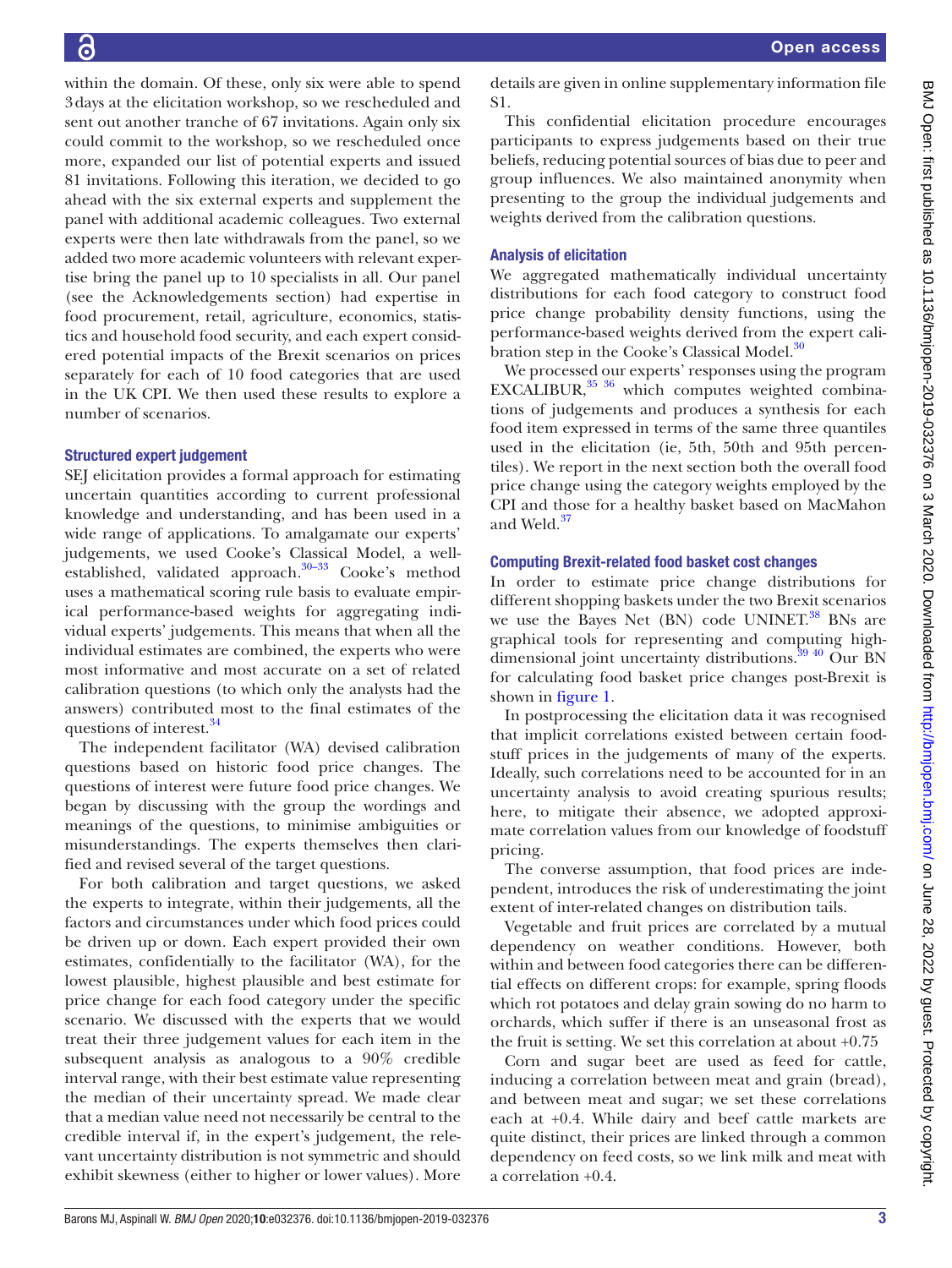

<span id="page-3-0"></span>elicited judgements on individual foodstuff price movements under Brexit Deal and No-deal scenarios: percentage change in CPI food basket cost; cost change in £ for CPI food basket, and for two household baskets. The information nodes in the upper half of the Bayes Net (Bread, Meat, and so on) comprise uncertainty distributions on price movements per foodstuff for the Brexit Deal scenario; the nodes in the lower half (BreadX, MeatX, and so on) represent uncertainty judgements for foodstuff price movements under a Brexit No-deal scenario. The quantified changes in the basic CPI basket(s) are factored with Office for National Statistics foodstuff weights (node 'Wts'). Numerical distribution statistics for the output nodes are summarised in [table 1](#page-4-0) (see [online supplementary information file S2](https://dx.doi.org/10.1136/bmjopen-2019-032376) for further details). CPI, Consumer Price Index.

Grain (bread) and sugar (beet) can both be feedstock for biofuel and thus are linked via oil price; to account for this and other, secondary joint correlations, we set this correlation to +0.72. In fact, all food prices are linked to oil price through production and transport costs, but these two more strongly.

The 2016 'sugar tax' saw food producers make a substantial switch to artificial sweeteners, smaller serving sizes, and so on, to avoid significant price rises being passed to the consumer. In light of this, we set the correlation between sugar and soft drinks to a relatively low value of +0.3.

# **RESULTS**

We present estimated projected price changes by June 2020, assuming Brexit on 29 March 2019, using food price change quantiles elicited at food category level [\(table](#page-4-0) 1). We use the BN in [figure](#page-3-0) 1 to combine these price changes and associated uncertainties for the food element of the CPI basket, and to estimate monetised equivalents for specific family types based on MacMahon and Weld.<sup>[37](#page-7-25)</sup> We discuss the likely effects on health and the demand for health services. The results of the analysis are in [table](#page-4-0) 1 and are shown graphically in [online supplementary figure](https://dx.doi.org/10.1136/bmjopen-2019-032376)

[A1.](https://dx.doi.org/10.1136/bmjopen-2019-032376) Negative values indicate that the experts judge that, under a given scenario, some prices could conceivably go down, as well as up, although with low probabilities.

Using the Office for National Statistics food category weightings, we aggregate their contributions to a CPI basket. We see that, under a Brexit deal, this gives expected median food price rises around +6% (ie, a rise 12 times higher than in 2018) by June 2020, with a plausible, that is, 1-in-20 (5%) likelihood of a drop in prices of about −3% or more and a 1-in-20 chance of a rise of +17%or more. Under Brexit No-deal, the overall median food price escalation is expected to be +23%, with a lower plausible increase of about  $+1\%$  and upper plausible increase of about +52% (again, each bound has a 1-in-20 chance of being exceeded).

Thus, the foreseeable most likely outcome of Brexit is significant food price rises. This will lead to more household food insecurity and its attendant deterioration in health and increase in demand for health services.

#### What-if scenario sensitivity testing

We wished to investigate how sensitive the overall basket food cost results are to a single food type. Currently, the only UK differentials from global prices are beef and poultry, where the EU's production standards are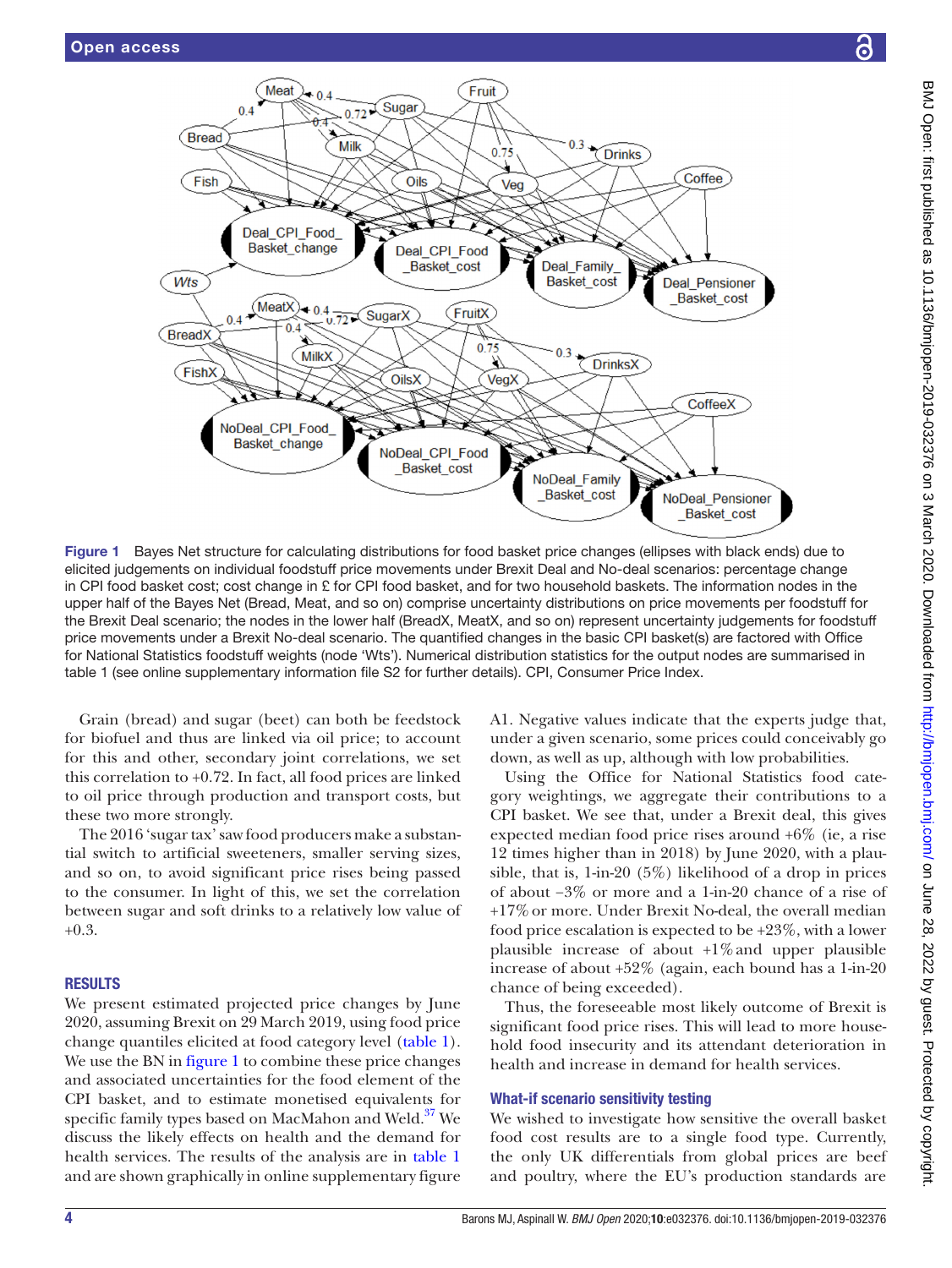<span id="page-4-0"></span>

| <b>Table 1</b> Aggregated food price change estimates                                                                                          |                                                                                       |                                                                       |  |  |  |
|------------------------------------------------------------------------------------------------------------------------------------------------|---------------------------------------------------------------------------------------|-----------------------------------------------------------------------|--|--|--|
|                                                                                                                                                | Food category percentage price changes by June 2020 Median (5th, 95th<br>percentiles) |                                                                       |  |  |  |
| <b>CPI category</b>                                                                                                                            | <b>Brexit Deal</b>                                                                    | <b>Brexit No-deal</b>                                                 |  |  |  |
| Soft drinks and so on                                                                                                                          | 6(0, 26)                                                                              | 8(0, 47)                                                              |  |  |  |
| Coffee, tea and cocoa                                                                                                                          | $2(-9, 19)$                                                                           | $4(-5, 69)$                                                           |  |  |  |
| Sugar, jam, and so on                                                                                                                          | $7(-9, 20)$                                                                           | $19(-5, 82)$                                                          |  |  |  |
| Vegetables                                                                                                                                     | $3(-10, 20)$                                                                          | $9(-18, 63)$                                                          |  |  |  |
| Fruit                                                                                                                                          | $5(-10, 24)$                                                                          | $16(-8, 51)$                                                          |  |  |  |
| Oil and fats                                                                                                                                   | $5(-9, 20)$                                                                           | $18(-8, 87)$                                                          |  |  |  |
| Milk, cheese and eggs                                                                                                                          | $6(-9, 20)$                                                                           | $23(-5, 82)$                                                          |  |  |  |
| <b>Fish</b>                                                                                                                                    | $4(-9, 19)$                                                                           | $5(-13, 41)$                                                          |  |  |  |
| Meat                                                                                                                                           | $6(-10, 29)$                                                                          | $18(-11, 80)$                                                         |  |  |  |
| <b>Bread and cereals</b>                                                                                                                       | $4(-9, 19)$                                                                           | $10(-7, 83)$                                                          |  |  |  |
| Overall % change Office for National<br>Statistics CPI subfoods, with category<br>weights                                                      | Mean $+6.4\% \pm 6.0$<br>Median $+6.1\%$ (-2.7 to $+16.9$ )                           | Mean $+24.0\% \pm 15.4$<br>Median $+22.5\% (+1.49 \text{ to } +51.7)$ |  |  |  |
|                                                                                                                                                | Food basket cost changes by June 2020 (in £s)                                         |                                                                       |  |  |  |
| Change in CPI weekly cost relative to<br>2018 year-end basket total £58.00*                                                                    | Mean $+23.78 \pm 23.76$<br>Median +£3.53 (-£1.90 to +£10.41)                          | Mean +£13.97 $\pm$ £9.52<br>Median +£13.00 (+£0.08 to +£31.02)        |  |  |  |
| Change in family of 4 healthy food basket<br>basis weekly cost £93.56†                                                                         | Mean +£6.30±£6.71<br>Median +£5.80 ( $-$ £3.68 to +£18.17)                            | Mean +£22.58±£16.14<br>Median +£20.98 ( $-£1.07$ to +£50.98)          |  |  |  |
| Change in single pensioner healthy food<br>basket basis weekly cost £35.44†                                                                    | Mean $+£2.28 \pm £2.56$<br>Median $+£2.09$ ( $-£1.51$ to $+£6.80$ )                   | Mean +£8.11±£6.23<br>Median +£7.55 (-£1.05 to +£18.99)                |  |  |  |
| Exercit deel' means a deel gimilar to the present errorgamento will be implemented, as little digruption are additional seate to quaply reuted |                                                                                       |                                                                       |  |  |  |

'Brexit deal' means a deal similar to the present arrangements will be implemented, so little disruption or additional costs to supply routes. 'Brexit no-deal' means that such arrangements will be discontinued and individual trade deals would need to be negotiated. Numerical values are medians (90% credible intervals).

\*Based on Office for National Statistics Table A2 2018year-end data (March 2018): selected basket subfood category weekly costs; total for the 10 items=£58.00.

†Based on MacMahon and Weld[37](#page-7-25) Northern Ireland minimum essential healthy basket subfood category weekly costs at November 2014 Tesco prices. For two adults and two children, one in preschool (aged 2–4) and one in primary school (aged 6–11), total cost for the 10 items=£93.56; for a single pensioner, the corresponding selected items cost=£35.44.

CPI, Consumer Price Index.

higher than the rest of the world. $41$  This suggests that constraining price rises for these foods following Brexit might be achieved principally by lowering animal welfare and food hygiene standards, with associated risks to human health.

We set cost of meat to its 5th percentile level and then its 95th percentile level and investigated the effects on the overall food basket cost, with other food types unchanged. The resulting changes to the CPI food basket and to the family basket cost projections reported in [table](#page-5-0) 2 and [online supplementary figures A2 and A3](https://dx.doi.org/10.1136/bmjopen-2019-032376).

With meat cost at 5th percentile levels in the elicitation distributions (−10% and −11%, Deal and No-deal, respectively, see [table](#page-4-0) 1), the CPI basket mean change for Brexit Deal becomes −0.1% (compare +6.4%) and the family basket mean cost changes from +£3.78 to −£1.26. Under the Brexit No-deal scenario the CPI basket mean change would be  $+8.6\%$  (compare  $+24.0\%$ ) and, for the family basket, the cost increase becomes +£5.71 (compare +£13.97).

With meat cost at 95th percentile levels from the elicitation Deal and No-deal distributions  $(+29\% \text{ and } +80\%,$ respectively), the CPI basket mean change for Brexit Deal increases from  $+6.4\%$  to  $+13.5\%$  and the family basket mean cost rises from +£3.78 to +£14.66. Under the Brexit No-deal scenario, the family basket, the mean change would be  $+44.0\%$  (compare  $+24.0\%$ ), the cost increase becomes +£44.84 (compare +£13.97).

The mean (expected) CPI basket and family basket cost changes would be kept close to zero only if meat prices were, somehow, limited to near their projected 5th percentile levels—and, with them, the price changes of foods correlated with meat were also curbed—and then only under the Brexit Deal scenario. Otherwise, higher meat prices will inevitably amplify basket cost changes. The standard deviations on the means are smaller under these meat price sensitivity tests, and the correlation structure reduces the kurtosis of the distributions.

Although there are some notable differences in the item price compositions of the CPI food basket and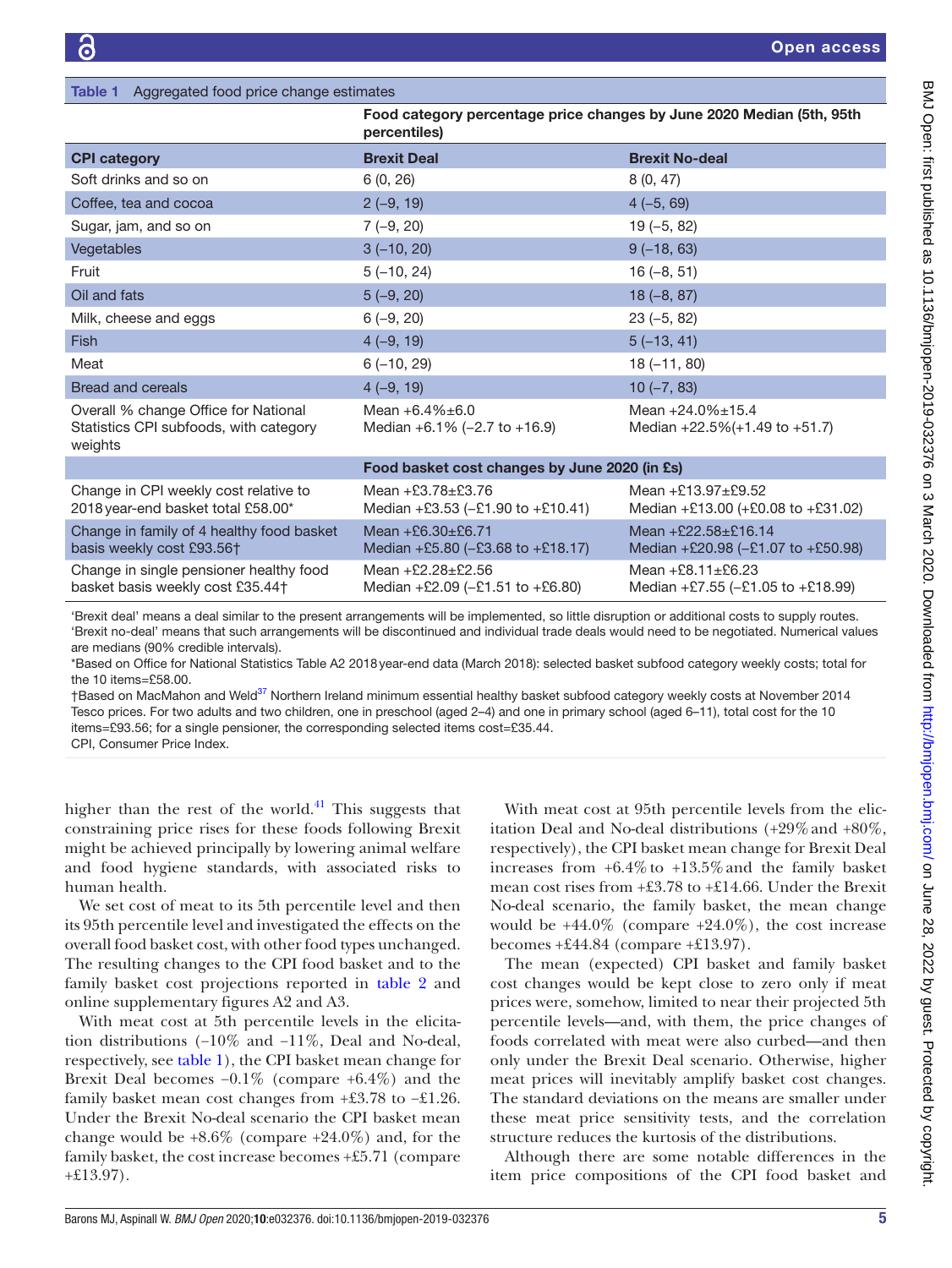<span id="page-5-0"></span>Table 2 Example impacts on CPI and family food basket costs from analytical conditioning of the Bayes Net to the 5th and 95th percentile projected costs of meat, under Brexit Deal and No-deal scenarios

| Meat price impacts on food basket mean costs: scenario-based Bayes Net analytical conditioning |                                                                |                                     |                                                                              |                                                          |  |
|------------------------------------------------------------------------------------------------|----------------------------------------------------------------|-------------------------------------|------------------------------------------------------------------------------|----------------------------------------------------------|--|
| <b>Scenario</b>                                                                                | <b>CPI basket subfoods</b><br>cost: mean<br>percentage change* | Family basket: mean<br>cost change* | <b>CPI basket subfoods</b><br>cost:<br>95th percentile<br>percentage change* | <b>Family basket:</b><br>95th percentile cost<br>change* |  |
| Meat price $\rightarrow$ projected 5th percentile cost                                         |                                                                |                                     |                                                                              |                                                          |  |
| Deal (meat cost -10%)                                                                          | $-0.1\%$ (+6.4%)                                               | $-E1.26 (+E3.78)$                   | $+6.2\%$ (+16.9%)                                                            | $+£5.01 (+£10.41)$                                       |  |
| No-deal (meat cost -11%)                                                                       | $+8.6\%$ (+24.0%)                                              | $+£5.71 (+£13.97)$                  | $+24.4\%$ (+51.7%)                                                           | $+£21.13 (+£31.02)$                                      |  |
| Meat price $\rightarrow$ projected 95th percentile cost                                        |                                                                |                                     |                                                                              |                                                          |  |
| Deal (meat cost +29%)                                                                          | $+13.5\%$ (+6.4%)                                              | $+£14.66 (+£3.78)$                  | $+20.6\%$ (+16.9%}                                                           | $+$ £21.61 (+£10.41)                                     |  |
| No-deal (meat cost +80%)                                                                       | $+44.0\%$ (+24.0%)                                             | $+£44.84 (+£13.97)$                 | $+62.2\% (+51.7\%)$                                                          | $+£61.56 (+£31.02)$                                      |  |

\*Corresponding base model results are shown in brackets.

CPI, Consumer Price Index.

the family 'healthy' food basket (eg, lower spend in UK CPI basket on meat: £12.80 vs £30.18 per week for Northern Ireland), our analysis shows that the overall cost percentage changes in these two representative household food baskets differ little: for Brexit No-deal, both estimates represent about +22% increases in projected mean costs.

We selected meat for this sensitivity analysis as it is the most likely to change in price depending on the details of any trade deals agreed. For other foods or combinations of foods, the opposite may apply; similar sensitivity analyses are possible.

The key finding is that the most likely effect of Brexit on food prices as calculated using the CPI method is a median rise of 6% if there is a deal and 23% if there is no deal. These represent significant additional costs for household budgets and are highly likely to lead to poorer diets with the concomitant effects on diet-related health.

#### **DISCUSSION**

#### Principal findings

Food price rises after Brexit are likely to be significant and may be substantial and changes will be felt by the whole population very quickly.<sup>[1](#page-7-0)</sup> In the light of the expected stagnation of household incomes, this is likely to drive more households into food insecurity. Food is a substantial portion of household expenditure, espe-cially in low-income households.<sup>[1](#page-7-0)</sup> MacMahon and Weld<sup>37</sup> found that, after housing and childcare costs, the highest category of household expenditure in Northern Ireland is on a minimum essential 'healthy' food basket. They found food costs to be more expensive in rural areas for all household types and the highest spend was on meat, followed by fruits and vegetables. Those households buying most would, of course, incur the greatest actual spend increases, with concomitant implications for affordability in terms of differing household-related incomes. The well-established links between lower budgets available

for food and lower diet quality lead to the expectation of multiple negative outcomes. Nutrient-dense foods, such as fruits and vegetables, are often more expensive and less available in lower income neighbourhoods when compared with processed foods. Processed foods are generally inexpensive and highly accessible. They are energy dense, high in added fats, sugar, or salt and often considered highly palatable with addictive potential.<sup>[21](#page-7-13)</sup> Increasing numbers of patients with this kind of diet will likely drive increases in the incidence of diet-sensitive chronic diseases in the longer term, such as hypertension, hyperlipidaemia and diabetes. $13-19$  The downturn in fruit and vegetable intake has been estimated between 2.5% and 11.4%, dependent on the Brexit trade agreement, with increasing cardiovascular disease mortality.<sup>28</sup> This, in turn, will drive increased demands on the health services. In the short term, this might manifest in reduced control of existing chronic conditions such as diabetes, coeliac disease and hypertension, leading to demand on frontline and general practice services.

#### Strengths and weaknesses of the study

One strength of our analysis is that the expert judgement median estimates we obtain by elicitation are consistent with central estimates produced by UK Trade Policy Observatory and by the British Retail Consortium<sup>[1](#page-7-0)</sup> and other modelling studies.<sup>28</sup> However, we add further information for decision support by presenting quantified uncertainties around our estimates. These spreads can be substantial and all exhibit skew in the form of extended, 'heavy' upper tails—that is, larger price increases are more likely than smaller increases (or reductions). Related decision-making that is based only on central (average) estimates and neglects these uncertainties can lead to poor policy selection.<sup>[42](#page-7-29)</sup>

Policymakers benefit from consideration of a defined reasonable worst case for contingency planning, and are proficient at interpreting probabilistic statements, which help clarify underlying assumptions.<sup>43</sup> Moreover, historic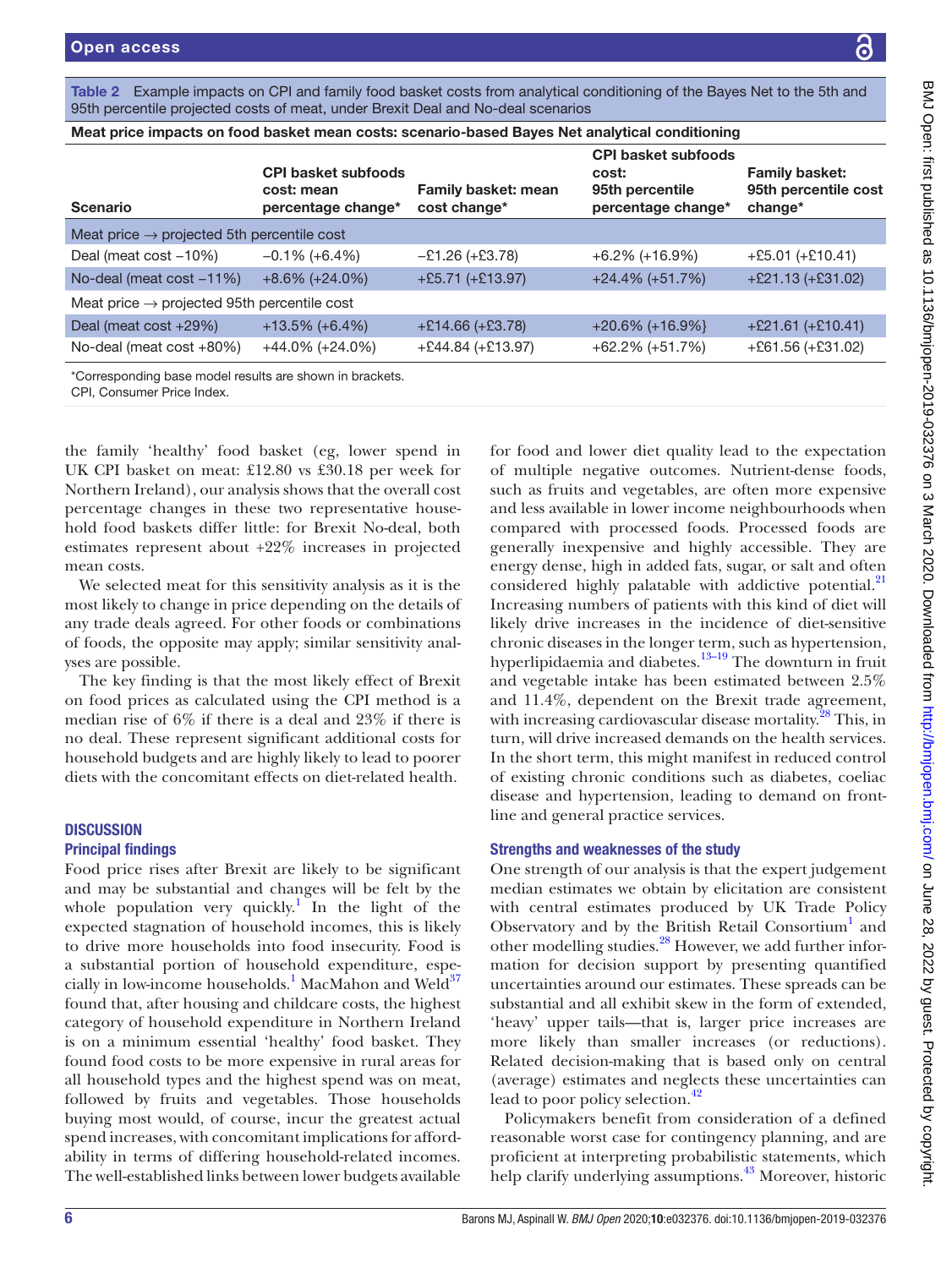vegetable CPI rises offer a perspective for the elicited credible intervals for CPI vegetable price change in [table](#page-4-0) 1. The largest historic 1-year change in vegetable prices since 1987 was +14.8% (2006–2007) and the largest 2-year jump was +27.1%, for the period 2006–2008. Compared with the Brexit Deal scenario, the record of 2-year rise is greater than the elicited 95th percentile vegetable price index change (ie, +20% by June 2020, 2years ahead from the elicitation), and falls within the 90% credible interval for Brexit No-deal; the projected 95th percentile change could exceed +63% under this scenario. One weakness of the study was that we had fewer than the optimal number of experts. While the spread of expertise was good, a wider spread of expertise could have improved quantification of price changes, possibly narrowing the uncertainty around the central estimates.

## Strengths and weaknesses in relation to other studies

Although updating is warranted, our likely price change projections exemplify a basis for undertaking a detailed modelling of impacts on health and healthcare provision under the two alternative Brexit scenarios. Most attempts to quantify food prices after Brexit have not been set within the context of health and healthcare provision, nor have they quantified the uncertainty in such estimates; one notable exception is the estimation of the potential impacts of fruit and vegetable price increases on cardiovascular disease.<sup>28</sup> While the experience of food insecurity is largely driven by the cost of food and other essentials relative to incomes, other factors such as selfefficacy, access to credit and other forms of social capital are also significant.<sup>[44](#page-7-31)</sup>

## Meaning of the study

The likely effect of Brexit, under either scenario, is a significant rise in food prices. Unless the rising tide of food insecurity is reversed, health costs will continue to rise with implications for health and clinician workloads. Our findings should alert policymakers to the potential for significant increases in food costs under either Brexit scenario, with major impacts likely to follow a No-deal outcome. The expected levels of these increases and, more importantly, the uncertainty spreads on the estimates—all of which are skewed moderately towards higher costs—should inform policies that allow households to afford minimum essential food baskets, meeting acceptable physical, psychological and social needs. One likely corollary to substantial post-Brexit food price rises is even greater consumption of cheaper, less healthy diets, with inevitable impacts on population long-term health trends and demands on the National Health Service. Medical practitioners and healthcare workers are among those who will have to confront the related challenges if food prices rise sharply and substantially after Brexit. Clinicians may need to organise processes to cope with the demand from food insecure patients for referrals to food banks. The management of chronic conditions may

deteriorate, increasing the need for intervention. Food insecurity in the present may also increase healthcare demand in the longer term. Policies that support incomes and access to food are the only interventions that have a demonstrable positive effect on food insecurity. It is incumbent on policymakers to ensure that the last line of defence against hunger is robust in order to promote well-being, productivity and healthy ageing.

Current evidence on the efficacy of some of the most widespread current responses to food insecurity, such as food banks, is limited. More research is needed in order to select the most effective strategies for supporting health and well-being. While Brexit did not take place by the due date, and the overall political situation is now even less clear than before, certain aspects of potential impacts on food supplies have become more explicit. For example, the impact of stockpiling on non-perishable food prices can be now ascertained more accurately, as those costs can be quantified. In other respects, however, uncertainties associated with post-Brexit food pricing have increased.

## Unanswered questions and future research

Given almost everything concerning Brexit is in a state of flux at the time of writing, it is our intention to conduct an updating elicitation, once the circumstances surrounding how Brexit will be implemented become clearer. Experts who participated in our 2018 elicitation have expressed a universal interest in revisiting the issues and factors, and in reviewing their judgements of future food prices and the related uncertainties. We will consider increasing membership of the panel of experts to obtain an even wider sample of judgements. One advantage of this repeat elicitation would be the opportunity to investigate how much the quantified uncertainties, reported here, may have changed. When we know the terms of Brexit, an elicitation update will be able to quantify possible adjustments to the present estimates. In addition, we intend to explore in more quantitative detail possible underlying correlations between prices of different foodstuffs. New advances in elicitation techniques for assessing parameter dependencies $45$  offer a ratifiable basis for quantifying the properties of such correlations. It seems inevitable that the implications of an eventual Brexit for projected food price forecasts will be fundamental to, and crucial for policy planning in many societal and political areas.

Acknowledgements We acknowledge with gratitude the invaluable contributions of the experts who participated in the elicitation workshop, 4–6 July 2018: MJB (University of Warwick, Department of Statistics); Steve Brewer (University of Lincoln, Lincoln Institute for Agri-Food Technology (LIAT), network coordinator for the Internet of Food Things Network Plus); Rosemary Collier (University of Warwick, Life Sciences, Crop Centre); Peter Crosskey (freelance food journalist, formerly of The Grocer); Jonathan Horsfield (retired from Warwickshire County Council; energy expert); Jim Q Smith (University of Warwick, Department of Statistics); Thijs van Rens (University of Warwick, Department of Economics); Rachel Wilkerson (University of Warwick, Department of Statistics); Sophia Wright (University of Warwick, Department of Statistics). Other participating experts from industry preferred to remain anonymous.We thank the reviewers Anthony Laverty, Martin McKee and Abigail Colson for insightful comments which have improved the manuscript.